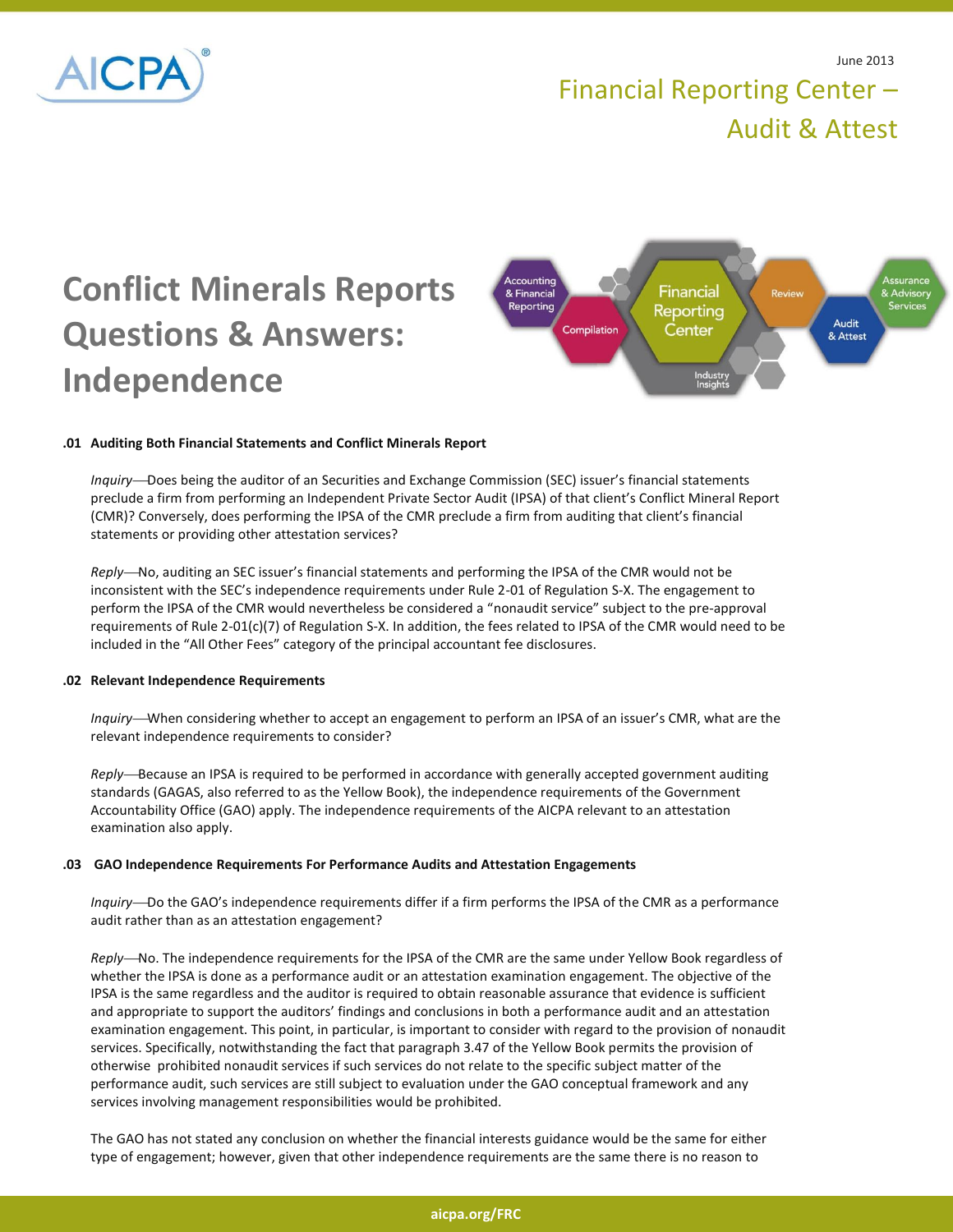believe financial interests guidance would differ. Financial interest restrictions generally apply to the firm and other "covered members" (as defined in the AICPA Code of Professional Conduct) and any permitted financial relationships would be subject to evaluation under the GAO conceptual framework.

#### **.04 Independence and Mix of Services**

*Inquiry*—What mix of services related to conflict minerals can a firm offer its clients without impairing independence?

*Reply*—If a firm is not auditing the financial statements, performing the IPSA of the CMR, or providing any other attest service to a client, independence requirements are not triggered. Accordingly, there would be no independence restrictions with respect to providing any conflict mineral-related nonaudit services to that client.

If a firm is auditing the financial statements, performing the IPSA of the CMR, or providing any other attest services to a client, independence is required. Therefore, the firm needs to consider all relevant independence rules in considering the mix of conflict-mineral-related services (IPSA of the CMR and conflict mineral-related nonaudit services) that can be provided to an issuer client.

View a [flowchart](http://www.aicpa.org/InterestAreas/FRC/DownloadableDocuments/Conflict_Minerals/FRC_Conflict_Minerals_IPSA_Independence_Flowchart.pdf) that depicts the process of considering what mix of conflict mineral-related services can be provided to an issuer client.

View a [matrix](http://www.aicpa.org/InterestAreas/FRC/DownloadableDocuments/Conflict_Minerals/FRC_Conflict_Minerals_Matrix_Independence.pdf) showing illustrative services and whether the mix of services is permissible or prohibited from an independence perspective. Note that this illustrative list is not exhaustive and should be considered in conjunction with applicable standards.

# **.05 Independence, Financial Statement Audit Client, IPSA, and Other Conflict Mineral-Related Services**

*Inquiry*—For a financial statement audit client for whom a firm may seek to also perform the IPSA of the CMR, what conflict minerals-related nonaudit services can be performed without impairing independence?

*Reply*—If a firm is performing an audit of the issuer's financial statements, that firm should already be complying with SEC and PCAOB independence rules. Performing conflict mineral-related services that involve assuming a management responsibility or performing a management function would impair independence not only with regard to the IPSA of the CMR, but also with regard to the audit of the client's financial statements. Conflict mineral-related services such as assessing, recommending, and commenting are generally permissible subject to the following: an evaluation under the GAGAS conceptual framework of any threats to independence impacting the IPSA of the CMR and, where threats are significant, application of safeguards; evaluation of management's skills, knowledge, or experience relevant to conflict minerals; establishing the necessary understanding with management; and complying with applicable documentation requirements.

See Column A of the [matrix](http://www.aicpa.org/InterestAreas/FRC/DownloadableDocuments/Conflict_Minerals/FRC_Conflict_Minerals_Matrix_Independence.pdf) for illustrative services permissible or prohibited from an independence perspective when the firm is both the financial statements auditor and performing the IPSA of the CMR.

# **.06 Independence, Nonfinancial Statement Audit Client, IPSA, and Other Services**

*Inquiry*—For a nonfinancial statement audit client for whom a firm may seek to perform the IPSA of the CMR, what other nonattest services can be performed without impairing independence?

*Reply* The independence requirements for the IPSA of the CMR are the same under Yellow Book regardless of whether the IPSA is done as a performance audit or an attestation examination engagement. Independence is required during the period covered by the subject matter of the audit and the professional engagement period (a limited exception applies as discussed in paragraph 3.48 of the Yellow Book). Accordingly, if the firm performs other services whose nature involves assuming a management responsibility or performing a management function, the firm's independence is impaired and the firm cannot audit the CMR for that period, regardless of whether such services are related or unrelated to conflict minerals. Services such as assessing, recommending, and commenting are generally permissible subject to the following: an evaluation under the GAGAS conceptual framework of any threats to independence impacting the IPSA of the CMR and, where threats are significant, application of safeguards; evaluation of management's skills, knowledge, or experience relevant to the subject matter of the